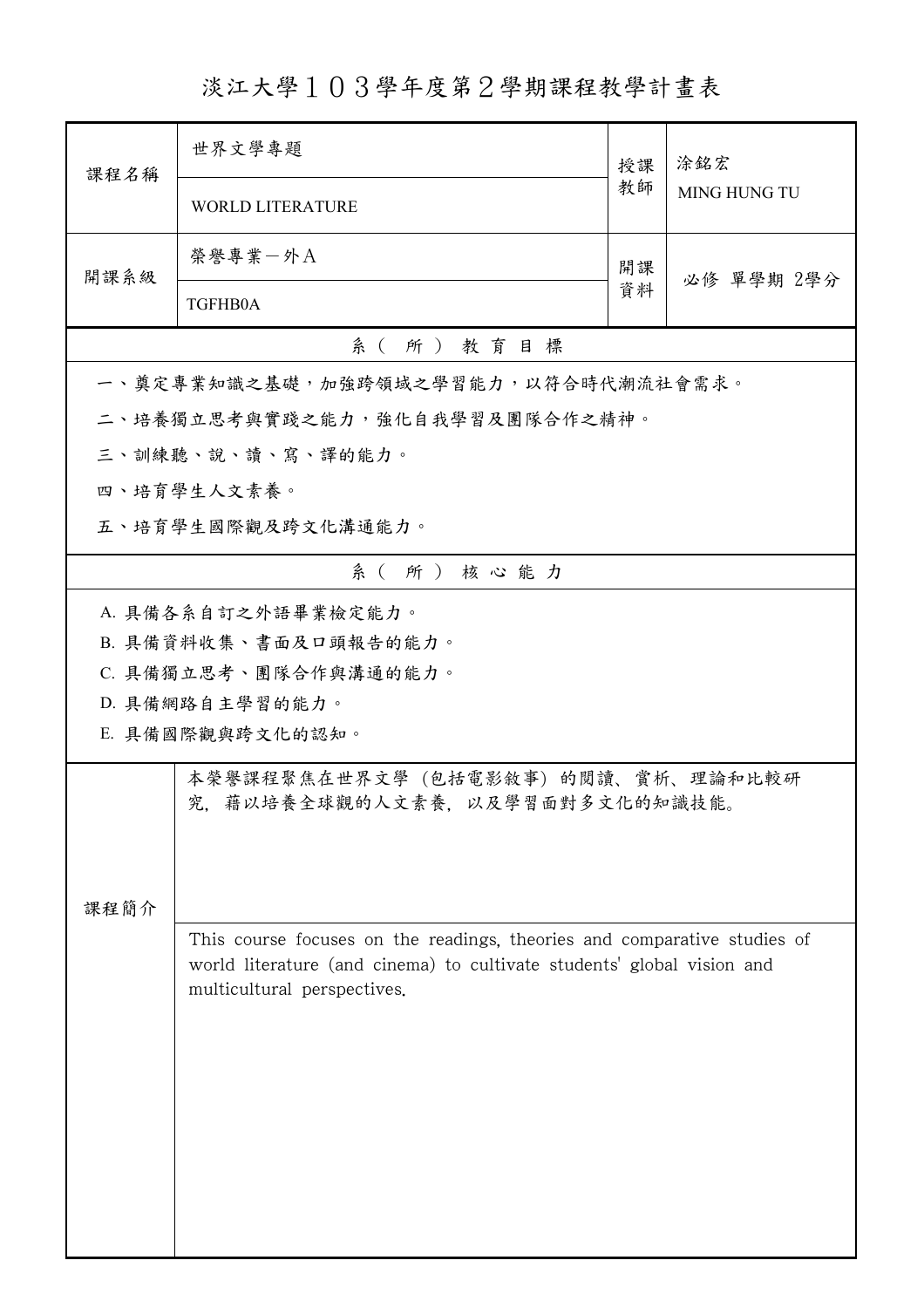本課程教學目標與目標層級、系(所)核心能力相關性 一、目標層級(選填): (一)「認知」(Cognitive 簡稱C)領域:C1 記憶、C2 瞭解、C3 應用、C4 分析、 C5 評鑑、C6 創造 (二)「技能」(Psychomotor 簡稱P)領域:P1 模仿、P2 機械反應、P3 獨立操作、 P4 聯結操作、P5 自動化、P6 創作 (三)「情意」(Affective 簡稱A)領域:A1 接受、A2 反應、A3 重視、A4 組織、 A5 內化、A6 實踐 二、教學目標與「目標層級」、「系(所)核心能力」之相關性:

 (一)請先將課程教學目標分別對應前述之「認知」、「技能」與「情意」的各目標層級, 惟單項教學目標僅能對應C、P、A其中一項。

 (二)若對應「目標層級」有1~6之多項時,僅填列最高層級即可(例如:認知「目標層級」 對應為C3、C5、C6項時,只需填列C6即可,技能與情意目標層級亦同)。

 (三)再依據所訂各項教學目標分別對應其「系(所)核心能力」。單項教學目標若對應 「系(所)核心能力」有多項時,則可填列多項「系(所)核心能力」。

(例如:「系(所)核心能力」可對應A、AD、BEF時,則均填列。)

| 序            |                                               |                                                                                                                                                                   | 相關性  |            |
|--------------|-----------------------------------------------|-------------------------------------------------------------------------------------------------------------------------------------------------------------------|------|------------|
| 號            | 教學目標(中文)                                      | 教學目標(英文)                                                                                                                                                          | 目標層級 | 系(所)核心能力   |
| $\mathbf{1}$ | 培育學生對世界文學的基本概<br>念, 理解不同國度文化、美學、和<br>思維模式之差異。 | To help students investigate<br>basic concepts of world<br>literature, in order to<br>understand differences in<br>cultures, aesthetics and modes<br>of thinking. | C4   | CE         |
|              |                                               | 教學目標之教學方法與評量方法                                                                                                                                                    |      |            |
| 序<br>號       | 教學目標                                          | 教學方法                                                                                                                                                              |      | 評量方法       |
| $\mathbf{1}$ | 培育學生對世界文學的基本概<br>念,理解不同國度文化、美學、和<br>思維模式之差異。  | 講述、討論                                                                                                                                                             | 表現   | 紙筆測驗、報告、上課 |
|              |                                               |                                                                                                                                                                   |      |            |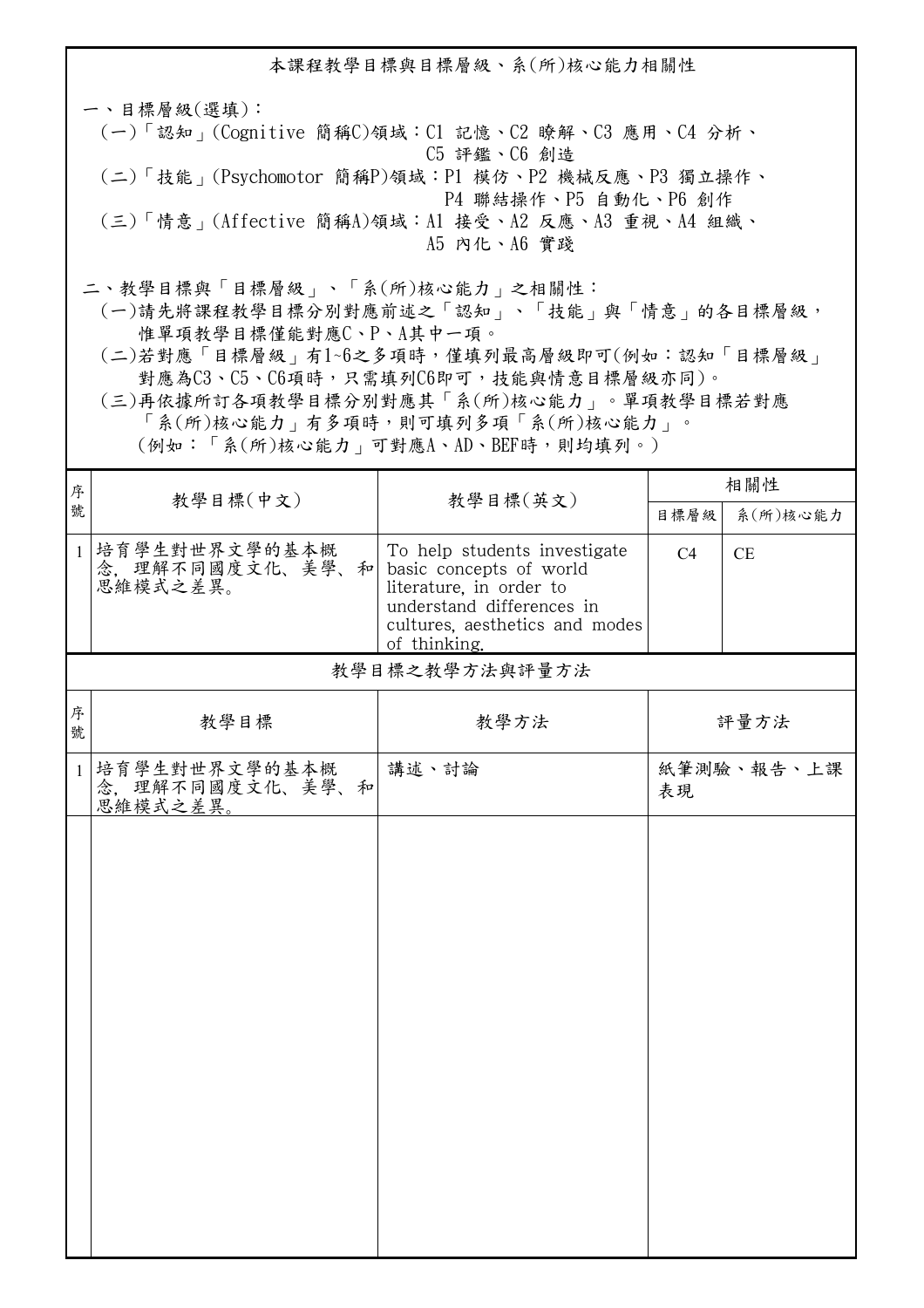| 本課程之設計與教學已融入本校校級基本素養        |                               |                     |                                                   |    |  |
|-----------------------------|-------------------------------|---------------------|---------------------------------------------------|----|--|
| 淡江大學校級基本素養                  |                               |                     | 內涵說明                                              |    |  |
| 全球視野                        |                               |                     | 培養認識國際社會變遷的能力,以更寬廣的視野了解全球化<br>的發展。                |    |  |
| 資訊運用<br>$\langle \ \rangle$ |                               |                     | 熟悉資訊科技的發展與使用,並能收集、分析和妥適運用資<br>訊。                  |    |  |
| 洞悉未來<br>$\langle \ \rangle$ |                               |                     | 瞭解自我發展、社會脈動和科技發展,以期具備建構未來願<br>景的能力。               |    |  |
| 品德倫理                        |                               |                     | 了解為人處事之道,實踐同理心和關懷萬物,反省道德原則<br>的建構並解決道德爭議的難題。      |    |  |
| 獨立思考                        |                               |                     | 鼓勵主動觀察和發掘問題,並培養邏輯推理與批判的思考能<br>力。                  |    |  |
| 樂活健康<br>$\langle \rangle$   |                               |                     | 注重身心靈和環境的和諧,建立正向健康的生活型態。                          |    |  |
| 團隊合作<br>$\langle \ \rangle$ |                               |                     | 體察人我差異和增進溝通方法,培養資源整合與互相合作共<br>同學習解決問題的能力。         |    |  |
|                             | 美學涵養                          |                     | 培養對美的事物之易感性,提升美學鑑賞、表達及創作能<br>力。                   |    |  |
|                             |                               |                     | 授課進度表                                             |    |  |
| 週<br>欤                      | 日期起訖                          |                     | 内 容 (Subject/Topics)                              | 備註 |  |
|                             | $104/02/24$ ~<br>104/03/01    |                     | Overview: On Goethe's concept of Weltliteratur    |    |  |
| 2                           | $104/03/02$ ~<br>104/03/08    | Don Quixote I       |                                                   |    |  |
| 3                           | $104/03/09$ ~<br>104/03/15    | Don Quixote II      |                                                   |    |  |
| 4                           | $104/03/16$ ~<br>104/03/22    | history             | Concepts of World Literature and Globalization in |    |  |
| 5                           | $104/03/23$ ~<br>104/03/29    | Group Presentations |                                                   |    |  |
| 6                           | $104/03/30$ ~<br>104/04/05    | Faust I             |                                                   |    |  |
|                             | $104/04/06 \sim$<br>104/04/12 | Faust II            |                                                   |    |  |
| 8                           | $104/04/13$ ~<br>104/04/19    | Madame Bovary I     |                                                   |    |  |
| 9                           | $104/04/20$ ~<br>104/04/26    | Madame Bovary II    |                                                   |    |  |
| 10                          | $104/04/27$ ~<br>104/05/03    | 期中考試週               |                                                   |    |  |
| 11                          | $104/05/04$ ~<br>104/05/10    | Movie screening     |                                                   |    |  |
| 12                          | $104/05/11$ ~<br>104/05/17    | Frankenstein I      |                                                   |    |  |
|                             |                               |                     |                                                   |    |  |